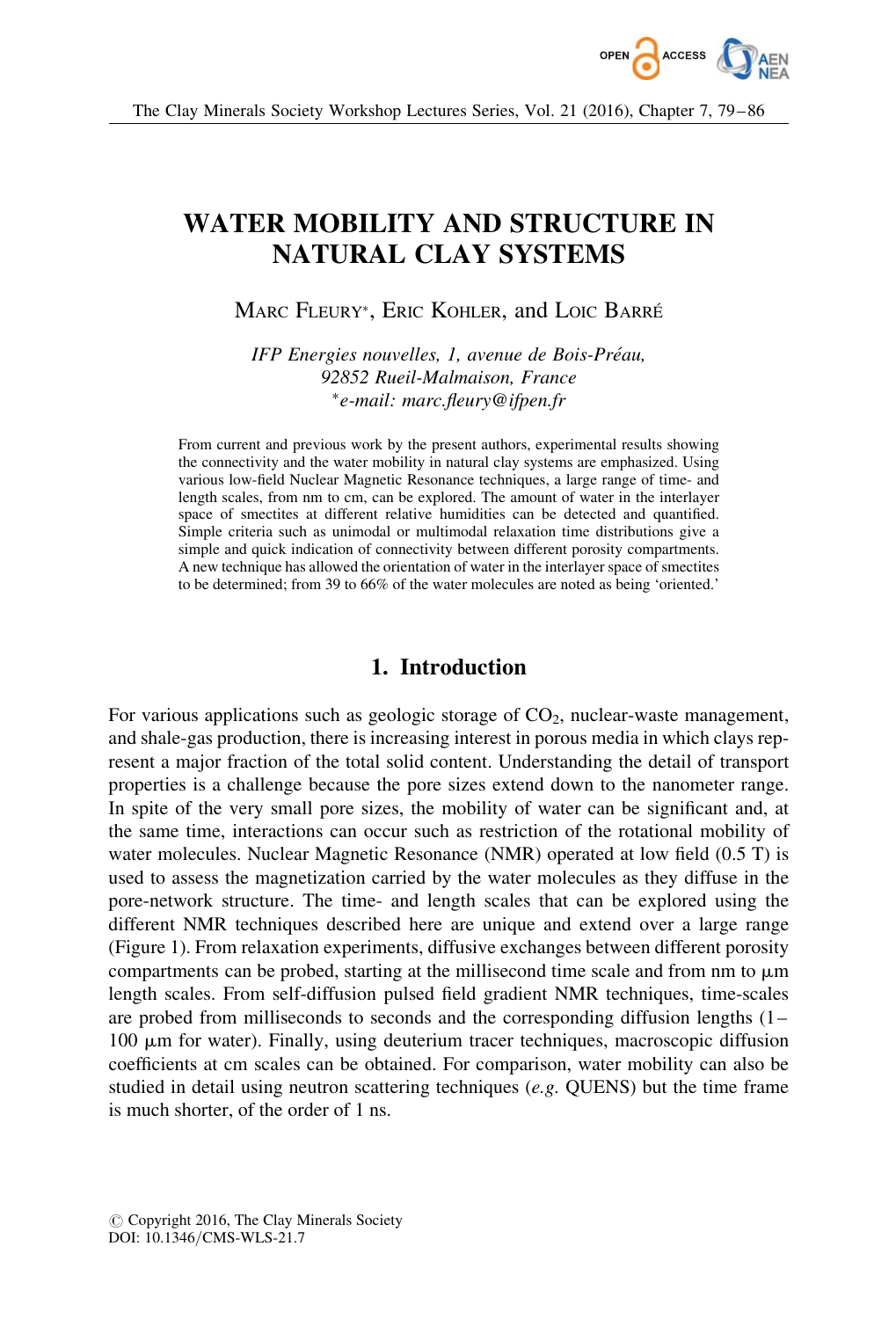

Figure 1. Typical time- and length scales explored using the NMR techniques described here.

#### 1.1. Probing mobility with NMR techniques

In low-field NMR experiments, the magnetization carried by water molecules is recorded. Essentially, the amount of magnetization gives the total number of hydrogen nuclei in the system after calibration, and the magnetization decay (often a distribution of exponential times) is driven by the nuclear interactions between the hydrogen nuclei and the solid surface when spin-bearing molecules are diffusing in the pore space. To interpret these decay times, a well known model (Brownstein and Tarr, 1979) was established in biological cells: when water molecules diffuse inside a cell, they interact with the surface and the measured exponential decay time can be interpreted as a measure of the surface-to-volume ratio of the compartment in which molecules are confined. In porous media, this model can be reformulated very simply, as follows: the relaxation process is the result of interactions between the nuclear spins carried by molecules exploring the pore space by diffusion and the electronic spins at the solid surface. These interactions are only effective close to the surface in a layer thickness,  $\varepsilon_{\rm S}$ , of the order of one or two times the molecular size  $(i.e. < 0.5$  nm for water) and are characterized by a decay time constant,  $T_S$ . Similarly, far from the surface, the intra- and intermolecular interactions between molecules are characterized by a much longer decay time constant,  $T_B$ . In a closed pore, let us define two regions: a bulk volume with a volume fraction,  $f_b$ , and a surface layer with a volume fraction,  $f_s$  ( $f_b + f_s = 1$ ). Due to molecular diffusion, exchange occurs between the surface and bulk volumes with a typical exchange time,  $\tau_{ex}$ . In the so-called fast-exchange regime ( $\tau_{ex} \ll T$ ) or fast-diffusion regime, the measured relaxation rate,  $1/T$ , is an average of the bulk and surface relaxation rates weighted by the volume fraction:

$$
\frac{1}{T_2} = \frac{f_s}{T_{2S}} + \frac{f_b}{T_{2B}} \approx \frac{S_p}{V_p} \frac{\varepsilon_S}{T_{2S}} + \frac{1}{T_{2B}}
$$
(1)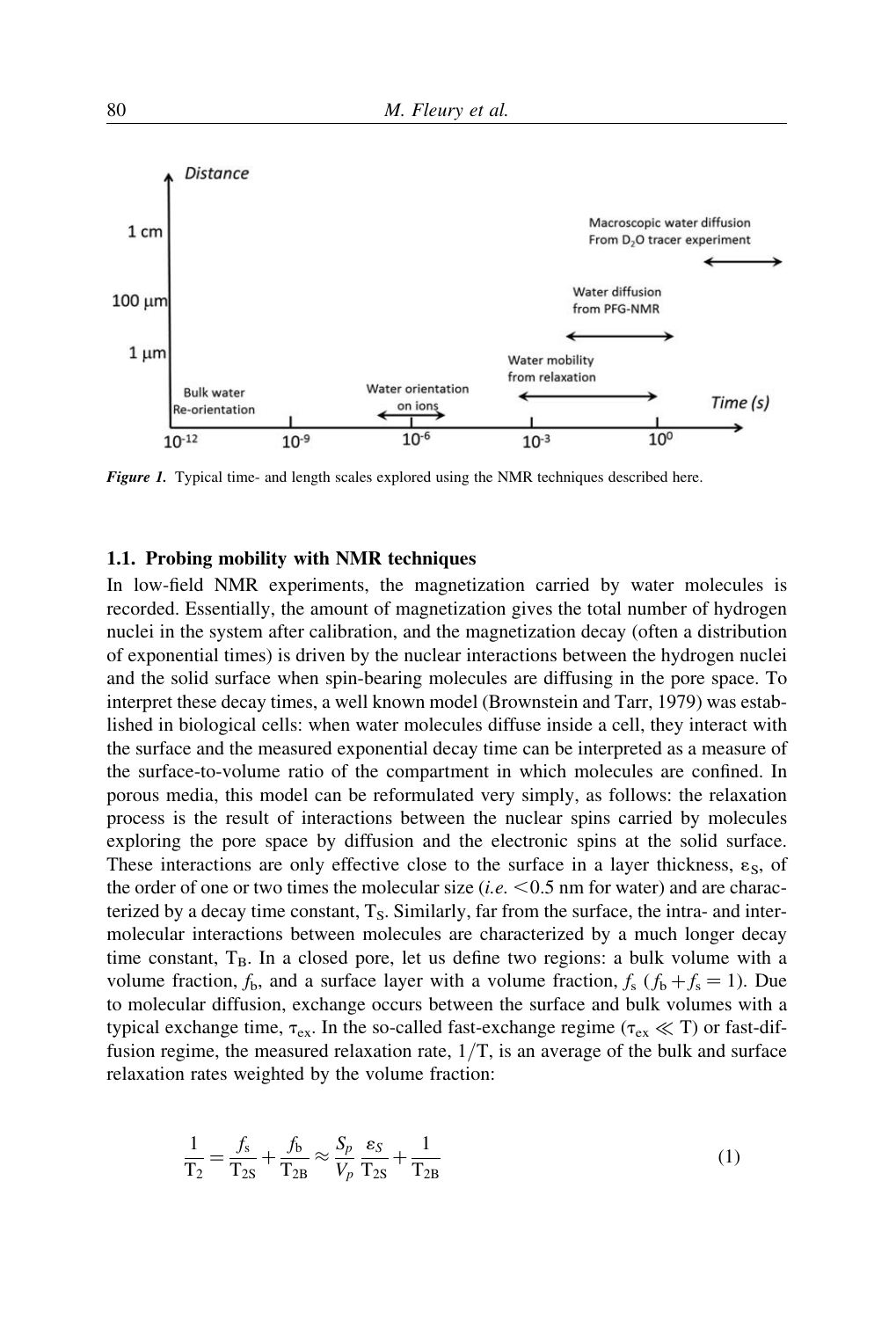The transverse relaxation time,  $T_2$ , was used here, the most commonly used for this type of measurement. The equation above yields the well-known dependence on the surfaceto-volume ratio  $(S_p/V_p)$  of a pore. The strength of interactions with the solid is usually expressed as the surface relaxivity,  $\rho_2$ , or relaxation velocity at the pore surface defined as  $\rho_2 = \varepsilon_S/T_{2S}$ . Using typical values of surface relaxivities between 1 and 10  $\mu$ m/s, the relaxation time of water located in a sheet-like pore of thickness 1 nm, for example,  $(V/S = 1$  nm) will be in the range of 0.1 to 1 ms. Such relatively short values are easily accessible to most commercial NMR spectrometers and to some in situ logging instruments. When the magnetization decay can be captured, the total porosity can be measured reasonably accurately if appropriate laboratory protocols are used. In natural porous rocks (including shales), surface relaxivity is dominated by paramagnetic impurities (essentially Fe and Mg) but no direct dependence on the amount of impurities has been established.

In a pore-network system in which pores are connected through throats (or any restriction), molecules can diffuse from one pore to another during the magnetization decay time. Hence, the  $V/S$  dependence of the relaxation time depends on the diffusion length when the latter is larger than the pore size, and the ratio  $V/S$  will be averaged over a certain unknown distance (pore-coupling effect). In the extreme case of complete coupling, a single relaxation time can be observed even though a distribution of  $V/S$ exists. Specific NMR techniques (Fleury and Soualem, 2009) exist to capture the exchange between pores when the diffusion length is of the same order of magnitude as the distance between the different pore compartments. In nano-porous systems, the mechanism above can be used to characterize the connectivity between two compartments having different  $V/S$  ratios: if two relaxation times are measured, then the two compartments are poorly connected (by diffusion) at the timescale given by the lifetime of the magnetization; on the other hand, if a single relaxation time is observed, then these two compartments are well connected. An illustration of the mechanism above can be found in clay suspensions (Guichet *et al.*, 2008): in general, these clay suspensions of various concentrations were characterized by a single relaxation time although many pore sizes  $(V/S)$  exist. Multimodal  $T_2$  distributions were only observed in the case of clay aggregation (or coagulation, Figure 2) that was induced experimentally either by increasing the salt concentration or by using divalent ions, allowing the determination of a textural diagram for the system studied. With a diffusion length much greater than the average distance between clay particles, this means that two weakly connected compartments exist when clay flocculation occurs.

To estimate a diffusion length, a macroscopic measurement of the diffusion coefficient is necessary and several techniques can be used. For nuclear-waste applications in compact systems, tritium through-diffusion techniques have been employed for the most part. NMR self-diffusion techniques can also be used in some cases, e.g. in clay suspensions and gels (Guichet et al.,  $2008 -$  dioctahedral smectites) the effective diffusion coefficient was reduced according to  $D_e = D_0$  exp (–0.031w) where w is the clay weight fraction and  $D_0$  is the molecular self-diffusion coefficient of water  $(m^2/s)$ . In compact natural systems in which the lifetime of the magnetization is short (1 ms), self-diffusion NMR techniques are technically not feasible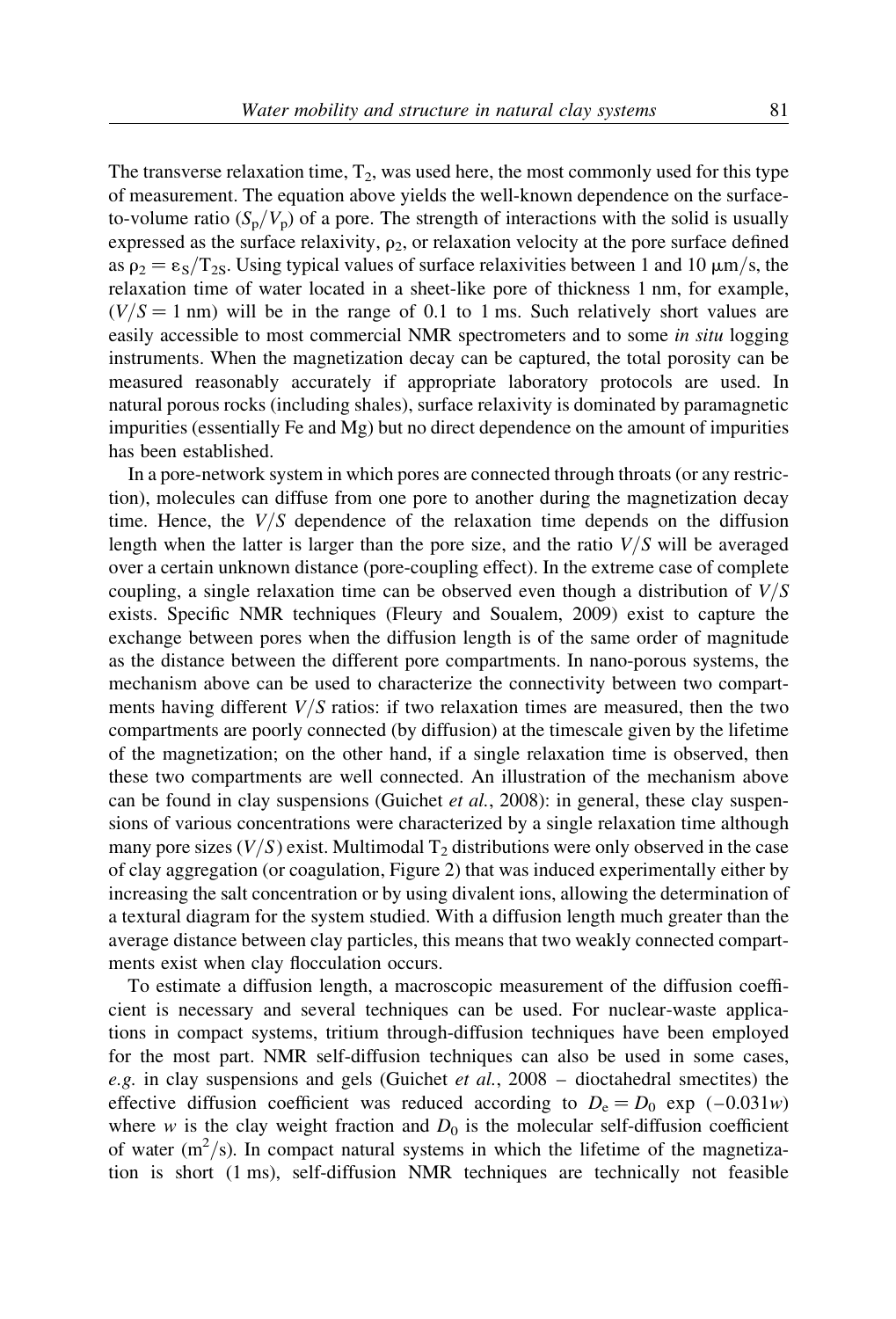

Figure 2. Examples of multimodal relaxation time in a flocculated smectite suspension, indicating the existence of two weakly connected compartments.  $T_2$  values of  $\sim$ 1 ms are attributed to water molecules relaxing within smectite aggregates, whereas  $T_2$  values of  $\sim 10$  ms are attributed to water molecules relaxing between smectite aggregates. The diffusion length is of the order of  $10 \mu m$ .



Figure 3. Pore-entry size distribution from mercury injection experiments for a reservoir shale sample. The limit of resolution is reached.

(except with very specific equipment) but, instead, a fast NMR deuterium tracer technique is used to measure macroscopic diffusion coefficients (Berne et al., 2009). From various experiments on caprock and shale samples using this technique, diffusion was observed to be driven at first order by porosity,  $\Phi$ , following a power-law relationship  $D_e = D_0 \Phi^{-(m-1)}$  originating from resistivity models (Archie relationship) where  $m$  is the cementation factor and varies roughly between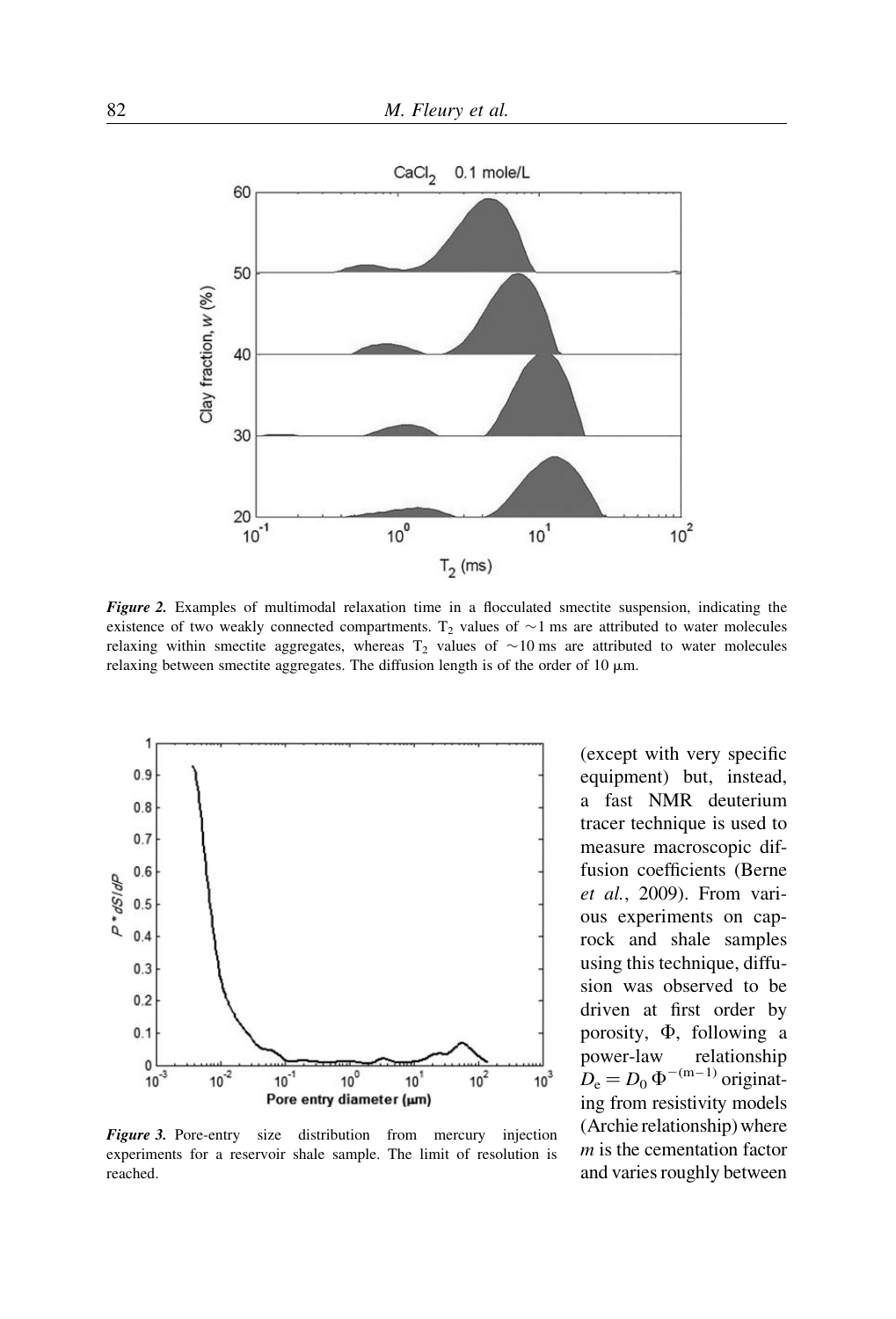1.9 and 2.5. The primary factor governing diffusion is porosity while the variation of the empirical exponent, m, expresses the influence of the texture. For example, for a shale of porosity 7%, the diffusion coefficient will be reduced by a factor of 11 to 54 relative to  $D_0$ . For a caprock of porosity 15%, the reduction factor is 5 to 17. Hence, the diffusion length  $(6D_e t)^{1/2}$  is of the order of  $1 \mu m$  for a typical diffusion time of 1 ms. An example is given below for a shale sample of porosity



Figure 4. Deuterium diffusion experiment for a shale reservoir sample (cylinder diameter: 15 mm; length: 15 mm) performed at  $30^{\circ}$ C. Data (dots) and fit (line) are shown.

7.1% and permeability 2  $\times 10^{-21}$  m<sup>2</sup>. The high-pressure mercury injection (Figure 3) indicates pore-entry sizes down to 4 nm, representing only half of the porosity measured by NMR. The deuterium diffusion data (Figure 4) represent the hydrogen concentration vs. time as deuterium is diffusing in and water is diffusing out of the sample which is a cylinder of diameter  $= 15$  mm and length  $= 15$  mm. After data fitting, a diffusion coefficient of  $6.2 \times 10^{-11}$  m<sup>2</sup>/s was found yielding a diffusion length of 1.4  $\mu$ m at 5 ms (the dominant relaxation time, not shown).

## 2. Water in the interlayer space of smectites

To study the behavior of water in clays in more detail, a study of the water content and the dynamics of water molecules was performed in the interlayer space of smectite powders equilibrated at different relative humidities varying from 11 to 97% (Fleury et al., 2013). Under such conditions, water is present mainly in the interlayer space. From a porous media perspective, the interlayer space is a unique, sheet-like pore model of variable thickness ranging from  $\sim 0.3$  to 1 nm in which the dynamics of water can be studied. From a clay-science perspective, the precise water quantity for different counter-ions could be measured directly and correlated with the spacing measured by Small Angle X-ray Scattering (SAXS, Figure 5). In particular, whatever the ions (Na, Ca, Mg or K), the interlayer water content is linearly related to the  $d_{001}$ basal spacing measured by SAXS. However, the relationship with relative humidity is more complex and depends on the type of ions in a non-straightforward way (Figure 5).

Focusing now on the particular case of high relative humidity (97%), a single relaxation time decay is observed (Figure 6), although two different compartments are present in this case: the interlayer of width 1 nm (three water layers), and an external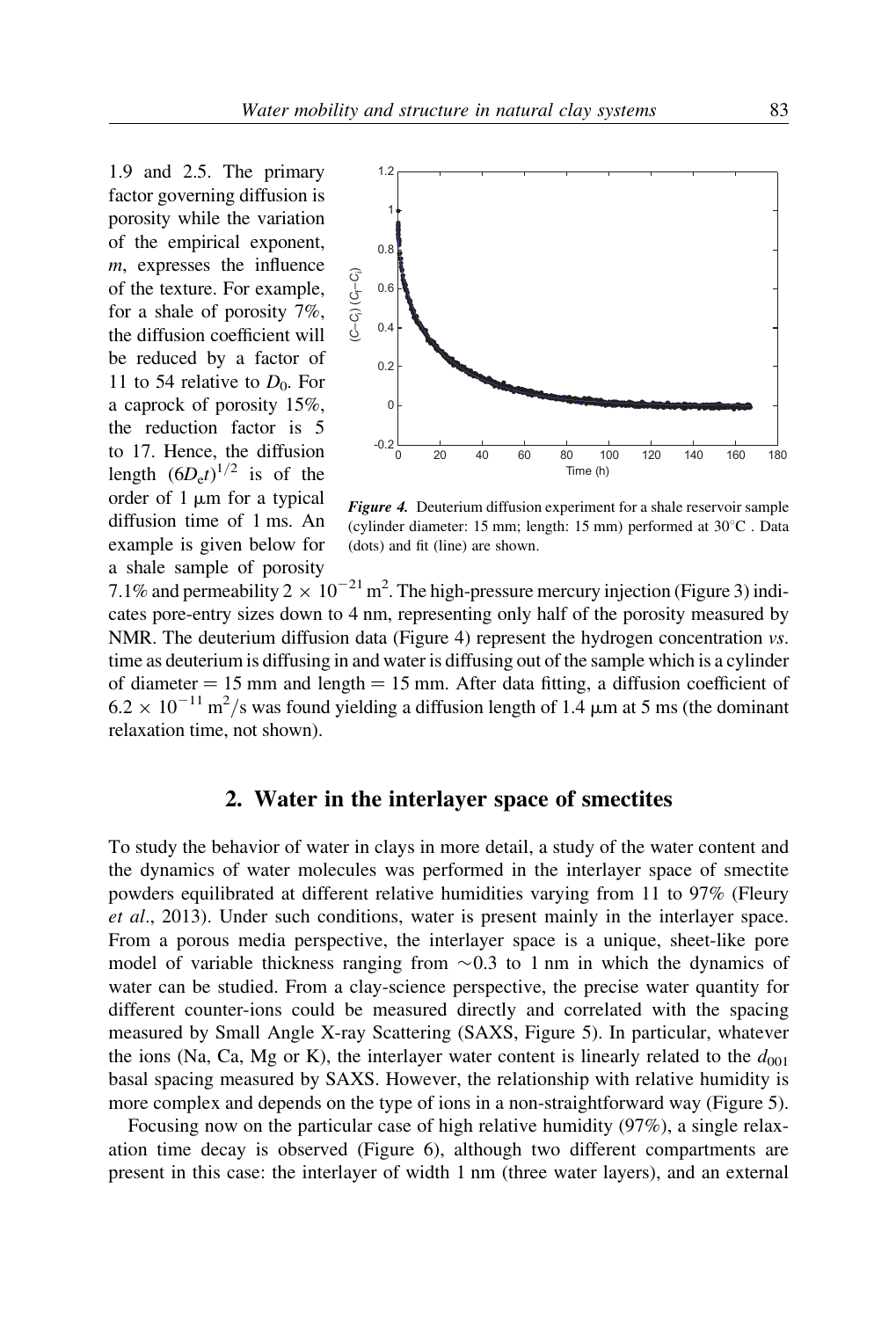

Figure 5. Measurement of the water content in the interlayer space of smectites for different counter-ions and relative humidities (left), and as a function of the interlayer distance,  $d_{001}$  (right). For the latter, outliers not following the main regression are due to experimental difficulties during SAXS measurements. The mass of water  $Mw$  (mg/g) is given by 36.91  $\times d_{001} - 339.17$ .

volume outside the interlayer representing 20% of the total water content. This fraction was measured by freezing of the system down to  $-60^{\circ}$ C (Fleury *et al.*, 2013). A quick exchange between internal and external water must occur during the lifetime of the magnetization. Here, a two-dimensional (2D) map of the longitudinal and transverse relaxation times is presented instead of the more common one-dimensional distribution. Within the fast-exchange model expressed by equation 1, no additional information is given by the longitudinal relaxation time,  $T_1$ , and the  $T_1/T_2$  ratio is usually fixed and has a value of  $\sim$ 2. The T<sub>1</sub>-T<sub>2</sub> maps are useful in distinguishing protons with low



**Figure 6.**  $T_1 - T_2$  maps for a smectite powder equilibrated at 97% relative humidity with water (left) and with ethylene glycol (right). Lines represent three values of  $T_1/T_2$  ratio (1, 1.5, and 8). This is the same smectite as in Figure 5 but with both Na and Ca in the interlayer space (natural state).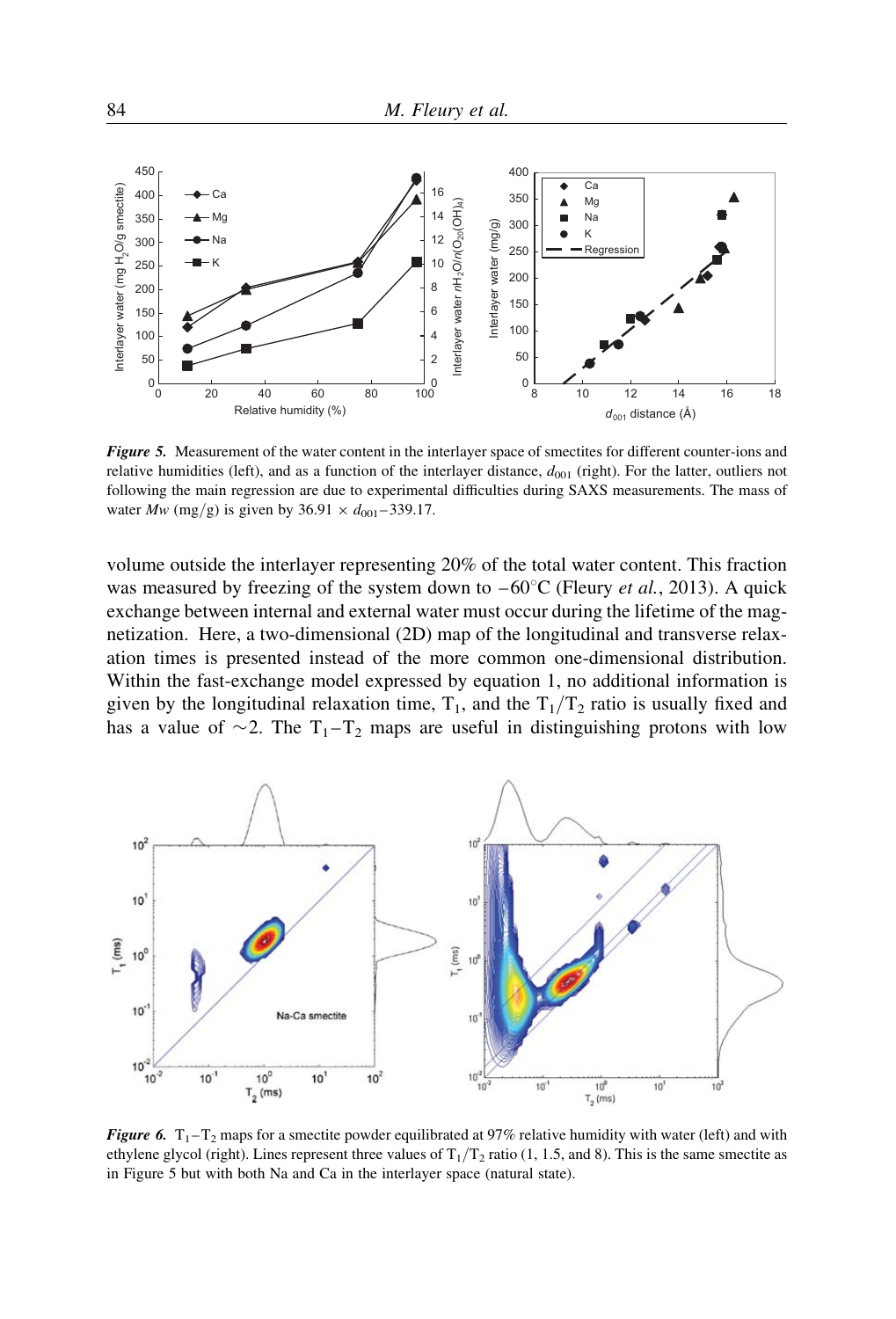rotational mobility and characterized by high  $T_1/T_2$  ratios. Such is the case for pseudosolid protons belonging to hydroxyl groups clearly detected below 0.1 ms  $(T_1/T_2 \approx 30,$ Figure 6). When equilibrating the same powder with ethylene glycol (EG), the  $T_2$  distribution clearly becomes bimodal: EG molecules inside the interlayer  $(T_2 < 0.1$  ms) are restricted in their translational and rotational motions and behave as pseudo-solid protons  $(T_1/T_2 \approx 8, T_2 < 0.1$  ms). The V/S model (equation 1) does not apply for  $T_2 < 0.1$  ms.

The smectite samples prepared with various counter-ions at various relative humidities described above also offered an opportunity to evaluate the water interactions with ions. From a NMR perspective, this can be quantified by the orientation of water molecules when confined in the interlayer space. For bulk water, molecular motions are such that the proton relaxation time is dominated by intermolecular interactions. Similarly, close enough to a solid surface containing paramagnetic impurities, relaxation is dominated by hetero-nuclear interactions (proton nuclear spin vs. electronic spin of free electrons). When water molecules are oriented, the relaxation mechanism is dominated by intra-molecular interactions when the molecular tumbling is reduced. This change of interaction mechanism is indicated by a Pake doublet in NMR spectra obtained at high field strength (Sanz  $et$  al., 2006), which can be used directly to deduce a water orientation. From detailed spectral analysis in synthetic clays, the orientation of water molecules is believed to persist up to microseconds (Trausch  $et al.,$ 2008), a huge difference compared to free water re-orientating at the picosecond time scale. However, such analysis can only be performed if all layers are oriented with respect to the magnetic field and in the case of 'clean' systems containing a small amount of or no paramagnetic impurities. Without the need for clay-layer orientation, a new technique (Fleury and Canet, 2014) allows the observation and quantification of oriented water within the interlayer as a function of relative humidity and type of ions. Despite the random orientation of the clay layers within the powder, the resulting signal is different from water interacting with the solid and one can deduce the relative amount of these two-proton populations. The results are that the relative amount of oriented water ranges from 0.5 to 2.5 water molecules per ion for RH values between 11 and 75% and a ranking with the ionic potential could be established (Na  $>$  Mg  $>$  $Ca > K$ ). Relative to the total amount of water in the interlayer,  $\sim$  50% of the molecules are oriented (39–66% depending on the ion).

#### 3. Conclusion

The primary factor governing diffusion in compact systems is porosity, while the texture or the pore network details, as opposed to permeability, play a secondary role. Tracer measurements on a shale indicate macroscopic diffusion coefficients of the order  $5 \times 10^{-11}$  m<sup>2</sup>/s even though most pores are <10 nm. For small pores in the 1–100 nm range, unimodal or multimodal NMR relaxation-time distribution can provide simple criteria to characterize connectivity between different compartments in the porenetwork system at a timescale corresponding to the lifetime of the magnetization and